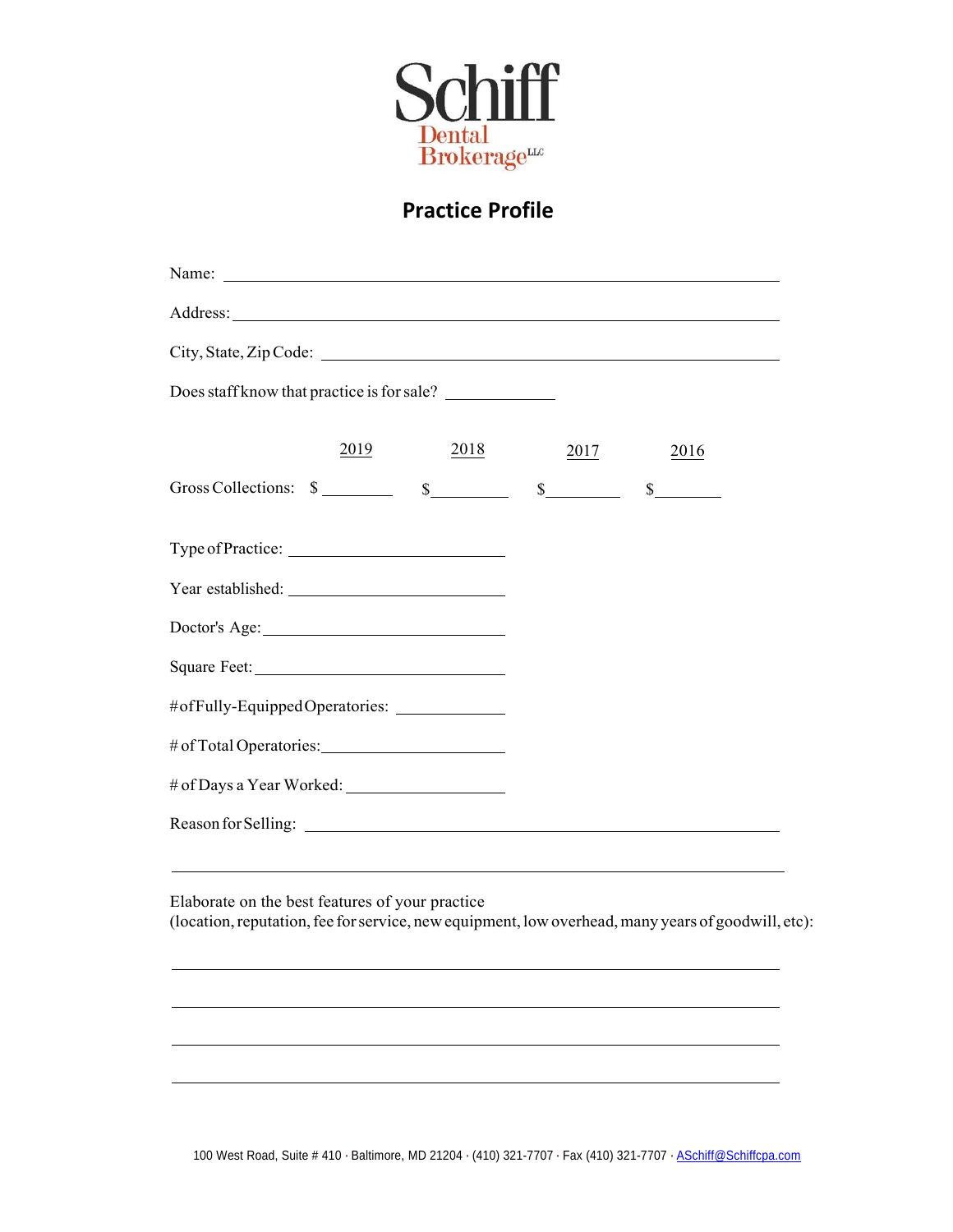### **Practice Information**

#### **OFFICE HOURS**

|                                                                        | Monday | Tuesday | Wednesday                                                                               | Thursday | Friday | Saturday      |
|------------------------------------------------------------------------|--------|---------|-----------------------------------------------------------------------------------------|----------|--------|---------------|
| Office                                                                 |        |         |                                                                                         |          |        |               |
| Doctor                                                                 |        |         |                                                                                         |          |        |               |
| Associate 1                                                            |        |         |                                                                                         |          |        |               |
| Associate 2                                                            |        |         |                                                                                         |          |        |               |
| Hygienist 1                                                            |        |         |                                                                                         |          |        |               |
| Hygienist 2                                                            |        |         |                                                                                         |          |        |               |
| Hygienist 3                                                            |        |         |                                                                                         |          |        |               |
| Hygienist 4                                                            |        |         |                                                                                         |          |        |               |
| Hygienist 5                                                            |        |         |                                                                                         |          |        |               |
| (To be verified by buyer)                                              |        |         | Please provide the percentage (%) breakdown of patient type (must add to 100%):         |          |        |               |
| Insurance $\frac{9}{6}$                                                |        |         | Private Pay $\frac{9}{6}$                                                               |          | PPO___ | $\frac{0}{0}$ |
|                                                                        |        |         | Delta Dental 2008 Menti-Cal 2008 Capitation                                             |          |        | $\frac{0}{0}$ |
|                                                                        |        |         |                                                                                         |          |        |               |
|                                                                        |        |         | What PPO, Capitation or other managed care provider plans are currently in place?       |          |        |               |
|                                                                        |        |         |                                                                                         |          |        |               |
|                                                                        |        |         | Are any of these plans not assignable to a buyer of your practice?                      |          |        |               |
|                                                                        |        |         | If you are a specialist, please provide the $#$ of referring dentists to your practice: |          |        |               |
|                                                                        |        |         | What types of services/procedures do you refer to specialists?                          |          |        |               |
|                                                                        |        |         | Do you have a specialist treat patients in your office?                                 |          |        |               |
| (Must add to 100%; to be verified by buyer)                            |        |         | Please provide a percentage (%) breakdown of your annual services/procedures:           |          |        |               |
|                                                                        |        |         | Diagnostic__________% Preventive__________% General Operative_________%                 |          |        |               |
|                                                                        |        |         | Crown/Bridge 9% Implants 9% TMJ 9%                                                      |          |        |               |
| Endodontics________% Orthodontics________% Perio/Soft Tissue_________% |        |         |                                                                                         |          |        |               |
|                                                                        |        |         | Oral Surgery_____________% Cosmetic__________% Dentures_________%                       |          |        |               |
| Pedodontics____________%Prosthodontics_________%Other____________%     |        |         |                                                                                         |          |        |               |
| Do you use IV sedation? What percentage (%) of patients?               |        |         |                                                                                         |          |        |               |
|                                                                        |        |         | Do you use Nitrous Oxide? _________What percentage (%) of patients? ____________        |          |        |               |
|                                                                        |        |         |                                                                                         |          |        |               |
|                                                                        |        |         |                                                                                         |          |        |               |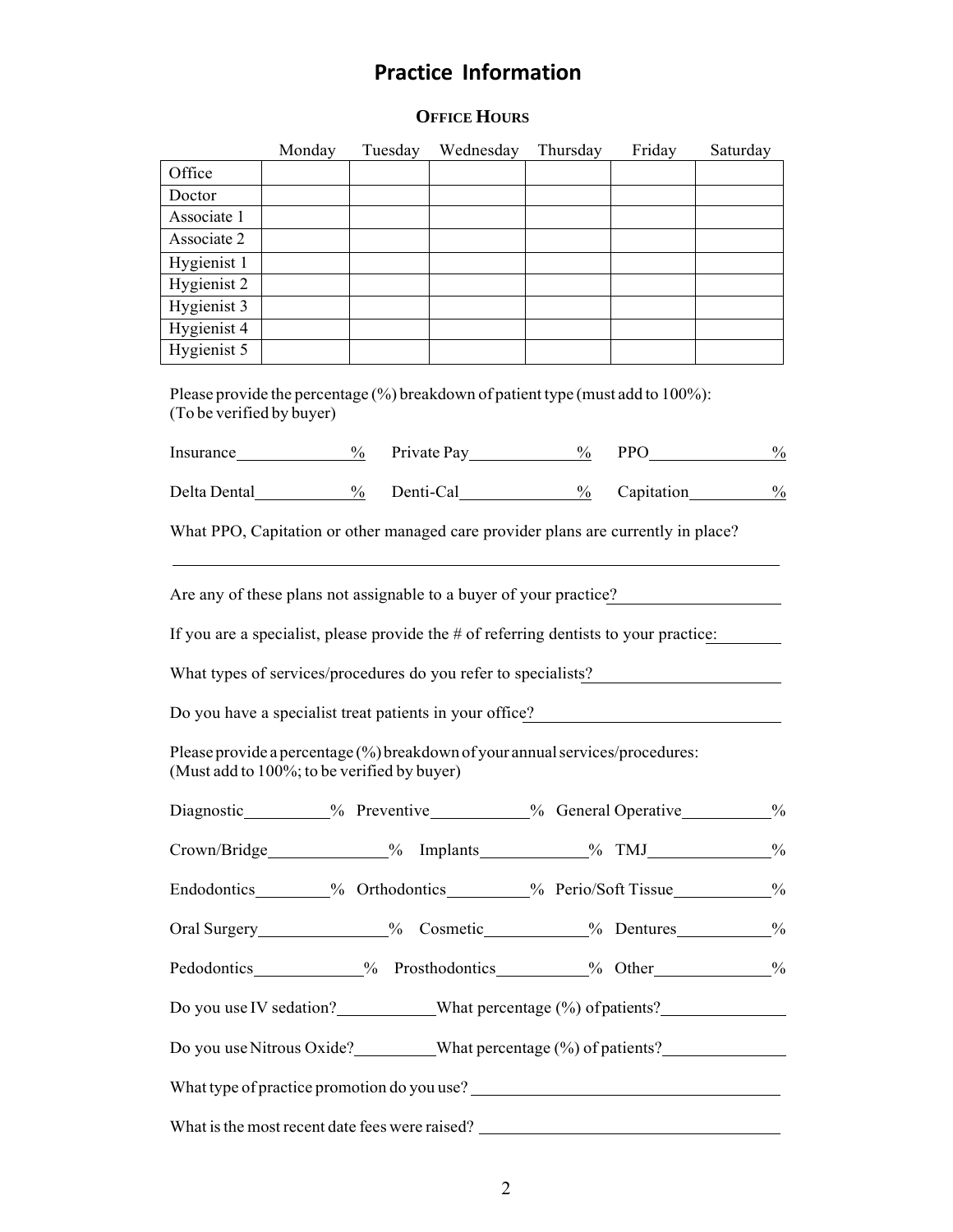# **Patient/Service Information**

Please provide the following information about your patients: (To be verified by buyer)

| <b>Active Patients</b>                                                               | (past 2 years) of patients example of patients example of permonth |              | Average age | New Patients |  |
|--------------------------------------------------------------------------------------|--------------------------------------------------------------------|--------------|-------------|--------------|--|
| Please breakdown your monthly new patient flow numbers:<br>(To be verified by buyer) |                                                                    |              |             |              |  |
|                                                                                      |                                                                    | Professional |             |              |  |
| Patient referrals 1% referrals 2% Advertising 2%                                     |                                                                    |              |             |              |  |
| PPO patients ____________% Capitation __________% Other (explain) ________%          |                                                                    |              |             |              |  |
| How many patients a day does the Doctor see?                                         |                                                                    |              |             |              |  |
| How many patients a day does the Hygienist see? _________________________________    |                                                                    |              |             |              |  |
| How far ahead is the Doctor booked?                                                  |                                                                    |              |             |              |  |
| How far ahead is the Hygienist booked?                                               |                                                                    |              |             |              |  |
| What is your average daily hygiene production?                                       |                                                                    |              |             |              |  |

# **Equipment Information**

| Does your office have:                                                           |                                        |  |       |  |  |
|----------------------------------------------------------------------------------|----------------------------------------|--|-------|--|--|
|                                                                                  |                                        |  | Laser |  |  |
|                                                                                  | Air-abrasive Digital Radiography I-Cat |  |       |  |  |
| When did you purchase the majority of your equipment?___________________________ |                                        |  |       |  |  |
| What was the approximate original cost?                                          |                                        |  |       |  |  |
|                                                                                  |                                        |  |       |  |  |
| Computer Practice Management Software programs being used:                       |                                        |  |       |  |  |
| (Please provide copies of any equipment leases)                                  |                                        |  |       |  |  |
|                                                                                  |                                        |  |       |  |  |
|                                                                                  |                                        |  |       |  |  |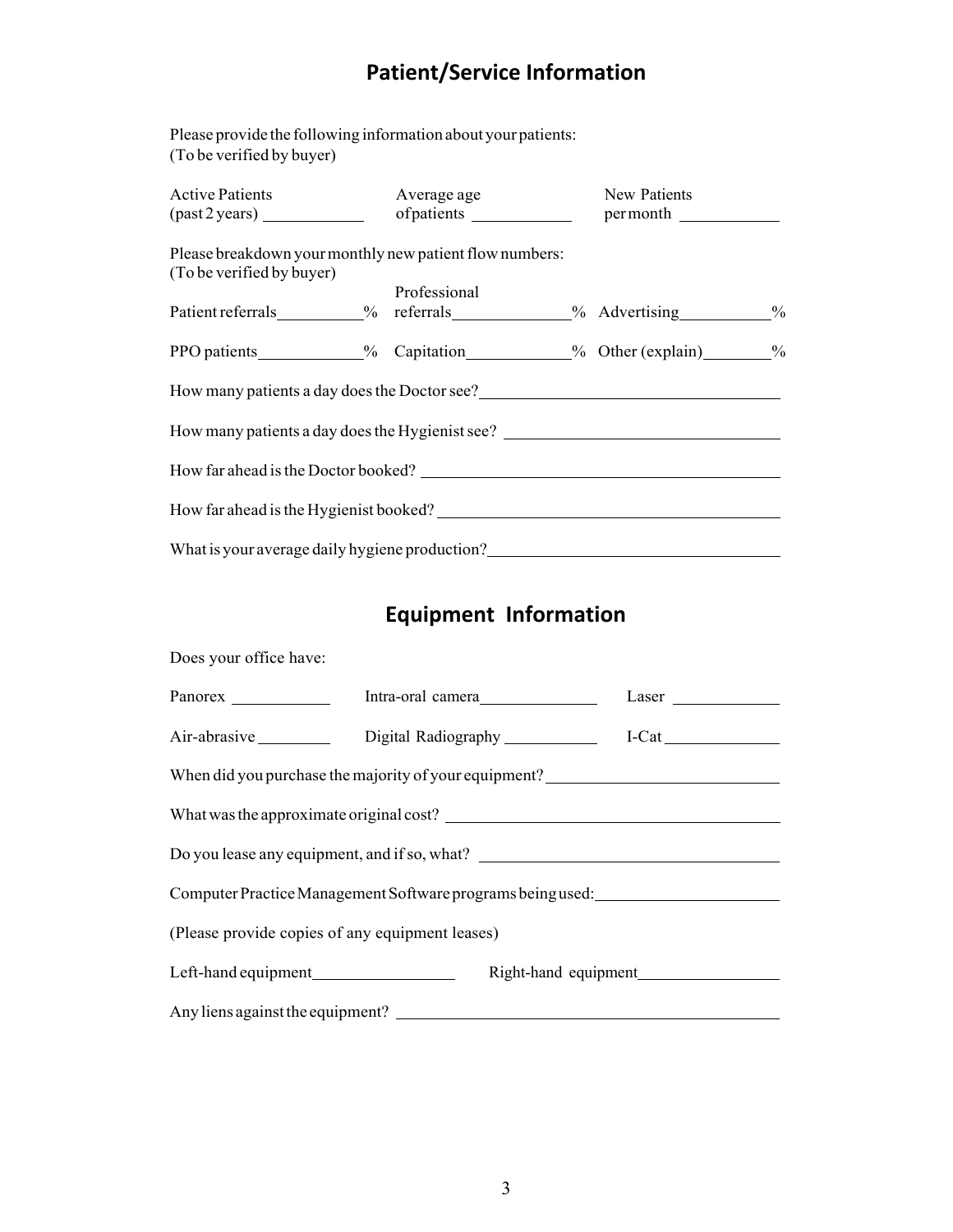### **Staff Information**

| To your knowledge, will employees stay with new owner? |  |  |  |  |  |
|--------------------------------------------------------|--|--|--|--|--|
| Which, if any, will leave?                             |  |  |  |  |  |
| Are any family members employed at your practice?      |  |  |  |  |  |
| What is their salary?                                  |  |  |  |  |  |
| What are their duties?                                 |  |  |  |  |  |

# **Business/Office Information**

| Equipment lease payments to be assumed by buyer:<br><u>Equipment lease payments to be assumed by buyer:</u> |  |
|-------------------------------------------------------------------------------------------------------------|--|
|                                                                                                             |  |
| Office lease terms:                                                                                         |  |
|                                                                                                             |  |
| If you own the building, will you sell it?                                                                  |  |
| What terms?                                                                                                 |  |
|                                                                                                             |  |
| What terms?                                                                                                 |  |
| Name of Landlord?<br>Monthly rent?                                                                          |  |
| Include utilities?<br><u>Square footage?</u>                                                                |  |
| When does the lease expire?<br>Is lease assignable?<br>Is lease assignable?                                 |  |
| Is the space expandable?                                                                                    |  |
|                                                                                                             |  |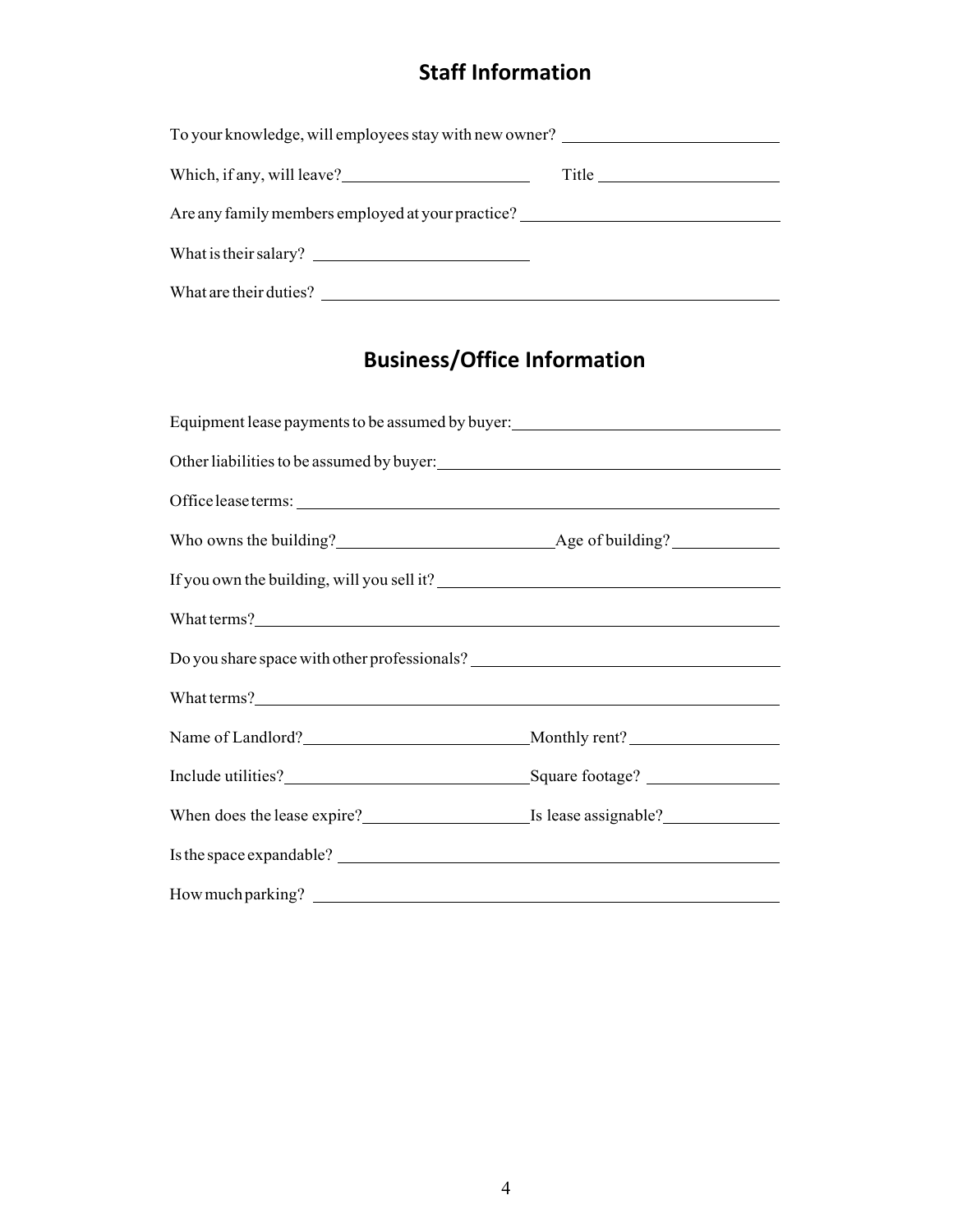#### **Other Information:**

|                                                                                                                       | Under 30 days 30-60 days 61-90 days over 90 days |  |  |
|-----------------------------------------------------------------------------------------------------------------------|--------------------------------------------------|--|--|
|                                                                                                                       |                                                  |  |  |
| Selling Price: Includes Accounts Receivable Y/N:                                                                      |                                                  |  |  |
|                                                                                                                       |                                                  |  |  |
| ,我们也不会有什么。""我们的人,我们也不会有什么?""我们的人,我们也不会有什么?""我们的人,我们也不会有什么?""我们的人,我们也不会有什么?""我们的人                                      |                                                  |  |  |
| ,我们也不能会在这里,我们也不能会在这里,我们也不能会在这里,我们也不能会在这里,我们也不能会在这里,我们也不能会在这里,我们也不能会在这里,我们也不能会在这里                                      |                                                  |  |  |
| <u> 1989 - Johann Stoff, amerikansk politiker (d. 1989)</u>                                                           |                                                  |  |  |
| ,我们也不会有什么。""我们的人,我们也不会有什么?""我们的人,我们也不会有什么?""我们的人,我们也不会有什么?""我们的人,我们也不会有什么?""我们的人                                      |                                                  |  |  |
| <u> 1989 - Johann Stoff, die staatskriuw fan de Amerikaanse kommunister op de Amerikaanse kommunister op de Ameri</u> |                                                  |  |  |
|                                                                                                                       |                                                  |  |  |
|                                                                                                                       |                                                  |  |  |
|                                                                                                                       |                                                  |  |  |

**ALL INFORMATION IS TRUE AND ACCURATE TO THE BEST OF SELLING DENTIST'S KNOWLEDGE, HOWEVER, NO WARRANTIES OR GUARANTEES** ARE BEING MADE, AND BUYING DENTIST IS TO CONDUCT THEIR OWN DUE **DILIGENCE AND VERIFY THE INFORMATION**.